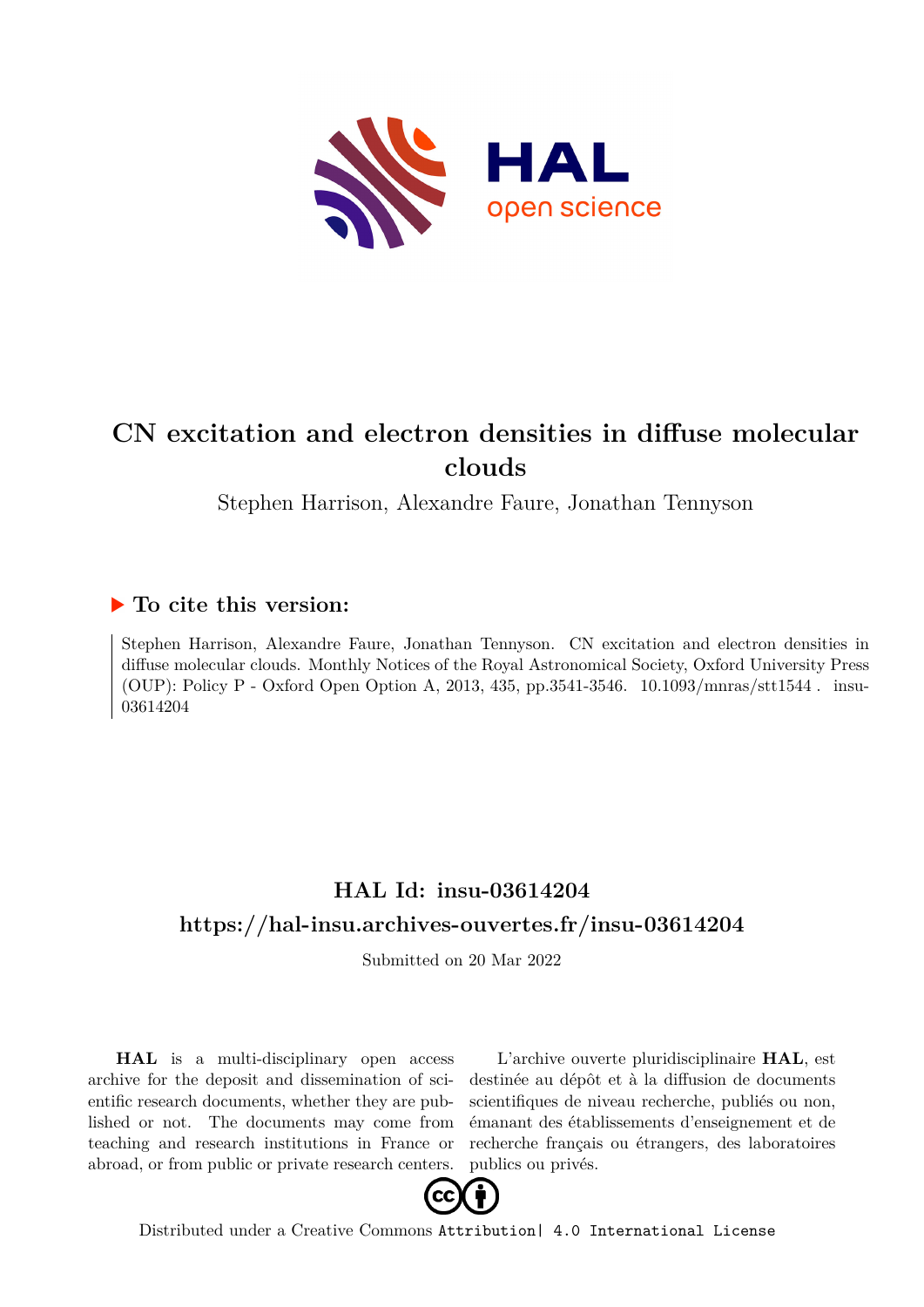## **CN excitation and electron densities in diffuse molecular clouds**

Stephen Harrison,<sup>1\*</sup> Alexandre Faure<sup>2</sup> and Jonathan Tennyson<sup>1</sup>

<sup>1</sup>*Department of Physics and Astronomy, University College, London, Gower Street, London WC1E 6BT, UK* <sup>2</sup>*UJF-Grenoble 1/CNRS-INSU, Institut de Planetologie et d'Astrophysique de Grenoble (IPAG) UMR 5274, Grenoble, F-38041, France ´*

Accepted 2013 August 14. Received 2013 August 13; in original form 2013 July 3

## **ABSTRACT**

Utilizing previous work by the authors on the spin-coupled rotational cross-sections for electron–CN collisions, data for the associated rate coefficients are presented. Data on rotational, fine-structure and hyperfine-structure transition involving rotational levels up to  $N = 20$ are computed for temperatures in the range 10–1000 K. Rates are calculated by combining Born-corrected R-matrix calculations with the infinite-order-sudden approximation. The dominant hyperfine transitions are those with  $\Delta N = \Delta j = \Delta F = 1$ . For dipole-allowed transitions,<br>electron-impact rates are shown to exceed those for excitation of CN by para-H- $(i = 0)$  by five electron-impact rates are shown to exceed those for excitation of CN by para- $H_2(j = 0)$  by five orders of magnitude. The role of electron collisions in the excitation of CN in diffuse clouds, where local excitation competes with the cosmic microwave background photons, is considered. Radiative transfer calculations are performed and the results compared to observations. These comparisons suggest that electron density lies in the range  $n(e) \sim 0.01-0.06 \text{ cm}^{-3}$  for typical physical conditions present in diffuse clouds.

**Key words:** astrochemistry – molecular data – molecular processes – scattering – ISM: abundances – ISM: molecules.

## **1 INTRODUCTION**

Soon after its discovery by Penzias & Wilson (1965), the cosmic microwave background (CMB) was postulated as primarily responsible for the rotational excitation of CN observed in diffuse clouds (Field & Hitchcock 1966; Thaddeus & Clauser 1966). Optical absorption-line measurements of interstellar CN have thus long been used to estimate the temperature of CMB radiation at 2.6 and 1.3 mm, the wavelengths of the two lowest CN rotational transitions (Thaddeus 1972). It was soon realized, however, that the accuracy of this indirect method is limited by line saturation and local collisional excitation effects. Since the first high accuracy measurements of the CMB temperature by the *COBE* satellite (Mather 1990), with the latest value at  $T_{\text{CMB}} = 2.72548 \pm 0.00057 \text{ K}$  (Fixsen 2009), CN absorption line observations have been used to provide an independent calibration of the *COBE* satellite, to sample the CMB far from the near-Earth environment, and to measure the rotational excitation of CN in excess of  $T_{\text{CMB}}$ , i.e. the local excitation processes. Differences between the *COBE* results and those from CN have recently been discussed by Leach (2012).

CN absorption lines with very high signal-to-noise ratio were observed recently by Ritchey, Federman & Lambert (2011) along 13 lines of sight through diffuse molecular clouds. Their careful analysis of the CN rotational excitation implies a mean excess over the temperature of the CMB of only  $29 \pm 3$  mK, which is significantly

E-mail: stephen.harrison@alumni.ucl.ac.uk

lower than previous measurements. If electron impact is the dominant local CN excitation process, as it is generally assumed, then the excess temperature can yield an estimate of the electron density in the gas (Black & van Dishoeck 1991). The electron density is a crucial parameter for modelling both the physics and chemistry of molecular clouds. It is generally estimated from the observation of ultraviolet lines of atomic species like C and  $C^+$ . In clouds of modest density ( $n(H_2) \lesssim 1000 \text{ cm}^{-3}$ ) the fractional ionization  $(x_e = n(e)/n(H_2)$  is thus typically  $10^{-5}$ – $10^{-4}$ . An accurate and independent determination of the electron density from CN excitation obviously requires a good knowledge of the electron-impact excitation rate coefficients.

The first cross-section calculations for the electron-impact rotational excitation of CN were based on the Born approximation (Thaddeus & Clauser 1966). More accurate close-coupling calculations were then performed (Allison & Dalgarno 1971) and these were found to agree with the Born results (for the  $N = 0 \rightarrow 1$  transition) within a factor of 3 above  $\sim$ 15 K (Thaddeus 1972). More recently, we have revisited the rotational excitation of the CN radical using the R-matrix approach combined with the infinite-ordersudden (IOS) approximation to derive, for the first time, electronimpact spin-coupled cross-sections (Harrison, Tennyson & Faure 2012). Our calculations were restricted to electron energies above 0.1 eV and the high energy results were found to be heavily influenced by both the A  ${}^{2}\Pi$  and B  ${}^{2}\Sigma^{+}$  excitation thresholds at 1.52 and 3.49 eV, respectively. At energy below these thresholds, however, the usual propensity rule for parity-conserving transitions  $(\Delta j = \Delta N)$  was found to hold.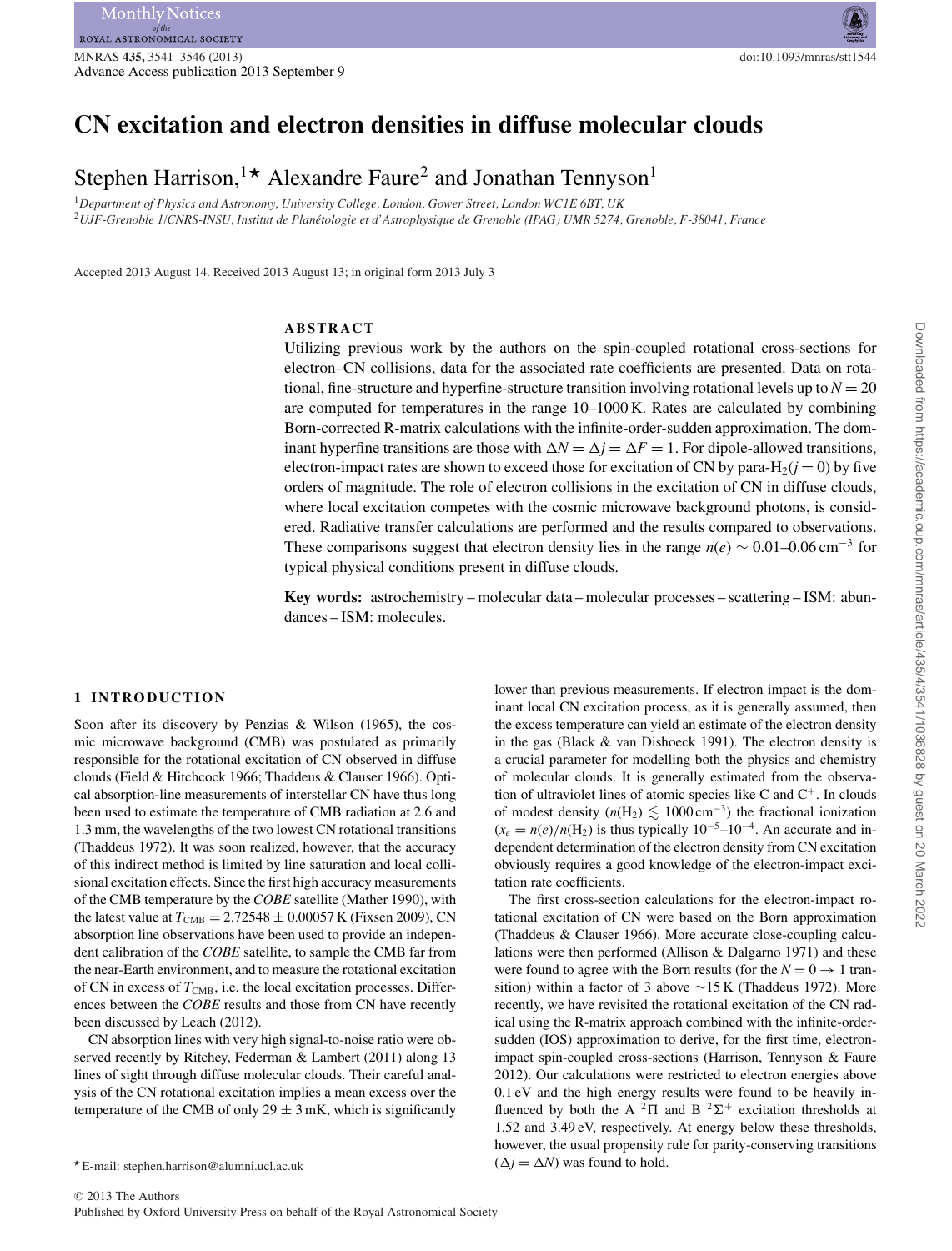## 3542 *S. Harrison, A. Faure and J. Tennyson*

In this work, we extend the calculations of Harrison et al. (2012) to lower collision energies in order to derive rate coefficients down to the low temperatures of the interstellar medium. In addition to the spin-doubling of CN, we consider also the hyperfine structure. In Section 2, the method employed to derive the fine and hyperfine rate coefficients is outlined and comparisons with other sets of collisional data are presented. In Section 3, the results of radiative transfer calculations, including the CMB radiation and local excitation caused by electron and neutral collisions, are presented and compared to observational results. Conclusions are drawn in Section 4.

### **2 RATE COEFFICIENT CALCULATIONS**

Electron-impact rate coefficients for both fine and hyperfine transitions were calculated from the pure rotational rate coefficients using the IOS formalism. The rotational cross-sections were computed as in Harrison et al. (2012) by combining R-matrix calculations (Tennyson 2010; Harrison & Tennyson 2012), Born corrected for dipolar transitions (Norcross & Padial 1982), with the adiabaticnuclei-rotation (ANR) approximation, which is very similar to the IOS approximation. Both approximations consist of assuming that the target rotational states are degenerate, which is valid when the rotational spacings are negligible with respect to collisional energy. In practice, cross-sections were obtained for collision energies above 10 meV and they were corrected using a kinematic ratio to account for the rotational spacings, as in Harrison et al. (2012). They were finally extrapolated down to the rotational thresholds using the procedure described in Rabadan, Sarpal & Tennyson (1998), see equation 1 of their paper, which was calibrated using the rotational close-coupling results of Allison & Dalgarno (1971). Assuming that the electron velocity distribution is Maxwellian, rate coefficients were obtained for temperatures in the range 10–1000 K and for transitions among all levels up to  $N = 20$ . A similar study by Faure et al. (2007) considered hyperfine structure in electron collisions with the electron spin singlet HCN/HNC system which therefore does not display fine structure splitting.

Within the ANR or IOS formalism, the spin-coupled or fine structure rate coefficients (and cross-sections) can be obtained from the fundamental pure rotational cross-sections, i.e. those out of the lowest  $N = 0$  level, as follows (see Harrison et al. 2012 and references therein):

$$
k_{Nj \to N'j'}^{10S}(T) = (2N+1)(2N'+1)(2j'+1) \sum_{\lambda}
$$
  
 
$$
\times \begin{pmatrix} N' & N & \lambda \\ 0 & 0 & 0 \end{pmatrix}^2 \begin{Bmatrix} \lambda & j & j' \\ S & N' & N \end{Bmatrix}^2 \times k_{0 \to \lambda}(T), \qquad (1)
$$

where *N* is the rotational angular momentum of CN, *S* is the electron spin (here  $S = 1/2$ ),  $j = N + S$  and  $k_{0 \to \lambda}(T)$  is the pure rotational rate coefficients out of the lowest  $N = 0$  level. In practice, as the rotational cross-sections were corrected for threshold effects and extrapolated, equation (1) is expected to be accurate only above *T* ∼ 100 K. We have therefore implemented the 'scaling' method originally proposed by Neufeld & Green (1994) in which the spincoupled rate coefficients are obtained as

$$
k_{Nj \to N'j'}(T) = \frac{k_{Nj \to N'j'}^{10S}(T)}{k_{N \to N'}^{10S}(T)} k_{N \to N'}(T),
$$
\n(2)

where

$$
k_{N \to N'}^{\text{LOS}}(T) = (2N' + 1) \sum_{\lambda} \begin{pmatrix} N' & N & \lambda \\ 0 & 0 & 0 \end{pmatrix}^2 k_{0 \to \lambda}(T). \tag{3}
$$

The scaling of equation (2) guarantees in particular the following equality:

$$
\sum_{j'} k_{Nj \to N'j'}(T) = k_{N \to N'}(T). \tag{4}
$$

We also note that in equations (1) and (3) the fundamental excitation rates  $k_0 \rightarrow \lambda$  were replaced by the corresponding de-excitation rates using the detailed balance relation, as suggested by Faure & Lique (2012):

$$
k_{0\to\lambda}(T) = (2\lambda + 1)k_{\lambda \to 0}(T). \tag{5}
$$

Similarly, the rate coefficients among hyperfine structure levels  $(N, j, F)$  can be obtained from the fundamental spin-coupled rate coefficients  $k_{0,1/2 \rightarrow L, L+1/2}(T)$  using the following formula (Faure & Lique 2012)

$$
k_{NjF \to N'j'F'}^{IOS}(T) = (2j+1)(2j'+1)(2F'+1)\sum_{\lambda} \frac{2\lambda+1}{\lambda+1}
$$

$$
\times \begin{pmatrix} j' & \lambda & j \\ -1/2 & 0 & 1/2 \end{pmatrix}^2 \begin{cases} j & j' & \lambda \\ F' & F & I \end{cases}^2
$$

$$
\times \frac{1}{2} [1 - \epsilon(-1)^{j+j'+L}] k_{0,1/2 \to L, L+1/2}(T), \quad (6)
$$

where  $\epsilon$  is equal to  $+1$  if the parity of initial and final rotational *Nj* level is the same or −1 if the parity of initial and final rotational *Nj* level differ. As above, a similar scaling was implemented:

$$
k_{NjF \to N'j'F'}(T) = \frac{k_{NjF \to N'j'F'}^{IOS}(T)}{k_{Nj \to Nj'}^{IOS}(T)} k_{Nj \to Nj'}(T),
$$
\n(7)

where

$$
k_{Nj \to N'j'}^{\text{LOS}}(T) = (2j' + 1) \sum_{\lambda} \frac{2\lambda + 1}{\lambda + 1} \begin{pmatrix} j' & \lambda & j \\ -1/2 & 0 & 1/2 \end{pmatrix}^2
$$

$$
\times \frac{1}{2} [1 - \epsilon (-1)^{j+j'+\lambda}] k_{0,1/2 \to \lambda, \lambda+1/2}^{\text{LOS}}(T). \tag{8}
$$

Finally, the fundamental excitation rates  $k_{0, 1/2 \rightarrow \lambda, \lambda + 1/2}$  were replaced by the corresponding de-excitation rates using detailed balance.

Full details on the above procedure can be found in Faure & Lique (2012), where scaled IOS rate coefficients are compared in detail with almost exact recoupling calculations on  $CN-H_2$ . The scaled IOS method was found by these authors to reproduce the recoupling results within a factor of 3 or better, down to very low temperature. Results should be even better for electron collisions since the electron motion is much more rapid than  $H_2$  and the adiabatic rotational approximation holds at lower temperature. It should be emphasized that the IOS method properly includes the recoupling algebra, via the 3-*j* and 6-*j* coefficients, and the propensity rules  $\Delta j = \Delta N$  (parity conserving) and  $\Delta i = \Delta F$  are correctly predicted. Faure  $\&$  I joue conserving) and  $\Delta j = \Delta F$  are correctly predicted. Faure & Lique (2012) showed that these rules play an important role in radiative (2012) showed that these rules play an important role in radiative transfer applications when line saturation is important.

Figs 1 and 2 present the rotational rates  $0 \rightarrow 1$  and  $0 \rightarrow 2$  as a function of temperature, up to 1000 K, including a comparison with the relevant data from the work of Allison & Dalgarno (1971) which has been so far employed in the astronomical literature. It is clear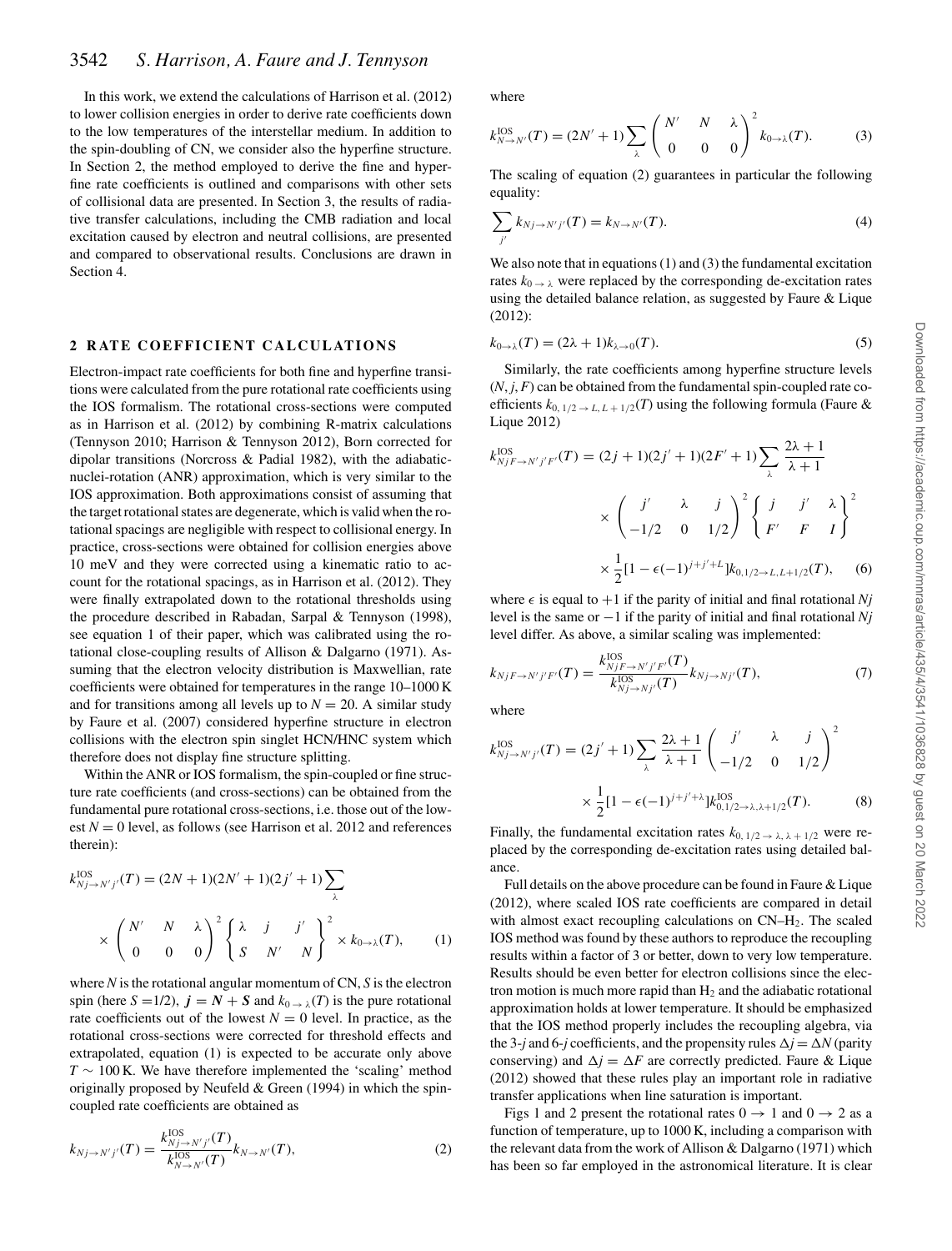

**Figure 1.** A comparison of the  $0 \rightarrow 1$  rotational rate of this work with the rate of Allison & Dalgarno (1971).



**Figure 2.** A comparison of the  $0 \rightarrow 2$  rotational rate of this work with the rate of Allison & Dalgarno (1971).

that the present rotational rates are larger than those of Allison & Dalgarno (1971), particularly at temperatures below 100 K where our data are about a factor of 2 larger at the peaks. These differences reflect both the short-range treatment of the interaction and the extrapolation at very low energy.

Fig. 3 shows the fine structure e-CN collision rates out of the  $N = 5$ ,  $j = 5.5$  initial level in comparison with the relevant data from the work of Kalugina, Lique & Klos (2012) for CN colliding with para-H<sub>2</sub> $(j = 0)$ . We can notice that dipolar transitions with collisions where transitions with  $\Delta N = 2$  are preferred. We note, however that dinoter transitions are also favoured in the case of CN  $\Delta N = 1$  have the largest rates for e-CN, in contrast to CN–H<sub>2</sub>(*j* = 0) however, that dipolar transitions are also favoured in the case of CN colliding with rotationally excited  $H_2$  ( $j > 0$ ) (Lique, private communication). For both systems, the propensity rule  $\Delta j = \Delta N$  (i.e.<br>parity-conserving transitions) is observed. As a result, the favoured parity-conserving transitions) is observed. As a result, the favoured transitions are  $(N, J) = (5, 5.5) \rightarrow (4, 4.5)$  and  $(5, 5.5) \rightarrow (3, 3.5)$ for electron and  $H_2(j = 0)$  collisions, respectively, and they differ by about four orders of magnitude. Finally, we note that the temperature dependences are very weak (for these de-excitation transition) in the 10–100 K range.

Figs 4–6 also give the hyperfine structure rate comparisons between this work and Kalugina et al. (2012) for the transitions out of the  $N = 2$ ,  $j = 2.5$ ,  $F = (1.5-3.5)$  respectively. As expected, the highest electron-impact rate is observed for the dipolar transitions  $(2, 2.5, 2.5) \rightarrow (1, 1.5, 1.5)$  and  $(2, 2.5, 3.5) \rightarrow (1, 1.5, 2.5)$  corre-



**Figure 3.** A comparison of the fine structure rate from the  $(N, j) = (5, 5.5)$ initial level between this work (solid line) and the rate of Kalugina et al. (2012) (dashed line).

sponding to  $\Delta N = \Delta j = \Delta F = 1$ . These rates are about five orders of magnitude larger than the corresponding rates for  $H_2(i = 0)$ . For of magnitude larger than the corresponding rates for  $H_2(j = 0)$ . For other transitions, the differences range between two and five orders of magnitude.

We conclude that the electron-impact excitation of CN should be significant as soon as the electron fraction  $x_e = n(e)/n(H_2)$ exceeds  $\sim$ 10<sup>-5</sup> and that these collisions will strongly favour transitions with  $\Delta N = \Delta j = \Delta F = 1$ , in contrast to  $H_2(j = 0)$  collisions<br>which favour  $\Delta N = \Delta i - \Delta F = 2$ . The present data will be made which favour  $\Delta N = \Delta j = \Delta F = 2$ . The present data will be made<br>available in the passcou data base (Dubernet et al. 2013) available in the BASECOL data base (Dubernet et al. 2013).

#### **3 RADIATIVE TRANSFER CALCULATIONS**

As explained in Section 1, in diffuse molecular clouds the rotational excitation of CN is controlled by a competition between the collisional excitation and the interaction with the CMB radiation. This competition results in an excess of the CN rotational excitation over the temperature of the CMB (2.725 K). The CN excitation temperature, determined from optical absorption lines, is thus defined as

$$
T_{\text{ex}}(\text{CN}) = T_{\text{CMB}} + T_{\text{loc}},\tag{9}
$$

where  $T_{\text{loc}}$  is the contribution due to local excitation mechanism and  $T_{\text{ex}}$  is determined through the Boltzmann equation:

$$
\frac{N(i)}{N(j)} = \frac{g_i}{g_j} \exp(-\frac{hv_{ij}}{k_B T_{\text{ex}}}),\tag{10}
$$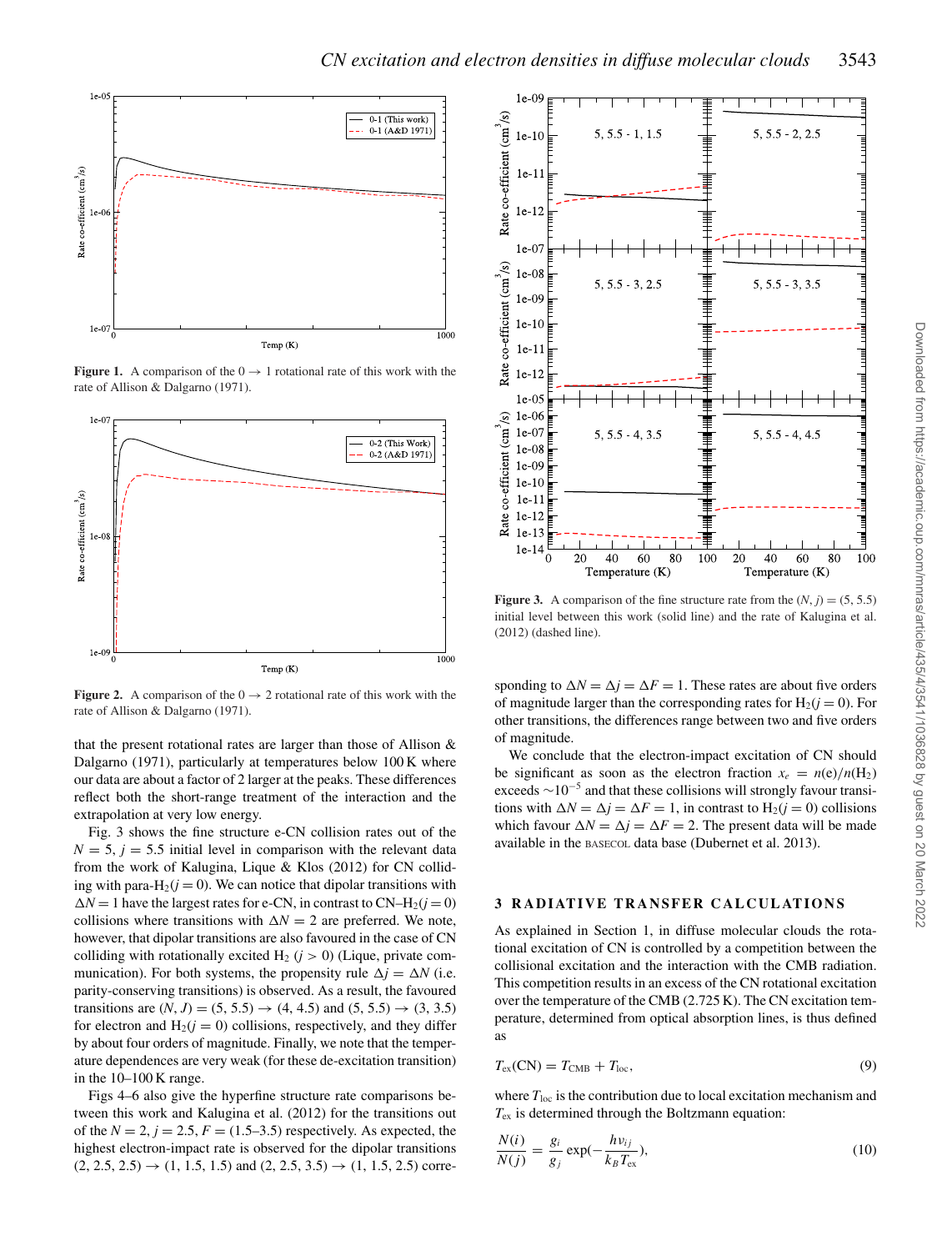

**Figure 4.** A comparison of the hyperfine structure rate from the (*N*, *J*,  $F$ ) = (2, 2.5, 1.5) initial level between this work (solid line) and the rate of Kalugina et al. (2012) (dashed line).

where  $N(i)$  and  $N(j)$  are the column densities of the upper and lower rotational states, respectively, and  $g(i)$  and  $g(j)$  are the corresponding statistical weights. In practice, only the three lowest rotational states are significantly populated, i.e.  $N = 0$ , 1 and 2, yielding the measured excitation temperatures  $T_{01}$ (CN) and  $T_{12}$ (CN). The local excitation effects can be also directly determined from a measurement of CN millimetre emission which is unfortunately weak and rarely detected.

Observationally, the most recent CN optical absorptionline measurements have provided a weighted mean value of  $T_{01}(\text{CN}) = 2.754 \pm 0.002 \text{ K}$ , implying an excess over the temperature of the CMB of  $T_{loc} = 29 \pm 3$  mK (Ritchey et al. 2011). We note that the dispersion of these measurements is quite large, i.e. 134 mK, with some sight lines showing (unphysical) excitation temperature below  $T_{\text{CMB}}$ . It is generally assumed that electron-impact excitation is the dominant contribution to this excess temperature. Below we investigate the influence of varying the electron density on the local excitation, using a radiative transfer code combined with the best available electron and neutral collisional rates: those from this work for electrons and those of Kalugina et al. (2012) for para-H<sub>2</sub>( $j = 0$ ), assumed to be identical for hydrogen atoms.<sup>1</sup> This



**Figure 5.** A comparison of the hyperfine structure rate from the (*N*, *J*,  $F$ ) = (2, 2.5, 2.5) initial level between this work (solid line) and the rate of Kalugina et al. (2012) (dashed line).

kind of analysis has been previously performed by Black & van Dishoeck (1991) with old collision data.

Radiative transfer calculations were performed with the RADEX code (van der Tak et al. 2007), using the Large Velocity Gradient approximation for an expanding sphere. The kinetic temperature was fixed at  $T = 20$  K, as in the calculations of Ritchey et al. (2011). The line width (full width at half-maximum) was taken to be 1.0 kms−1, corresponding to a Doppler line broadening parameter  $b$  of 0.6 kms<sup> $-1$ </sup>. The column density was taken at two typical values  $N(CN) = 3 \times 10^{12}$  and  $3 \times 10^{13}$  cm<sup>-2</sup>. The density of neutral collision partners  $(n = n(H) + n(H_2))$  was fixed at three representative values: 100, 300 and 1000 cm−3. Finally, the electron abundance was varied from  $2 \times 10^{-3}$  to  $1 \text{ cm}^{-3}$ , corresponding to electron fractions  $n(e)/n$  in the range  $2 \times 10^{-6}$  to  $10^{-2}$ . Results are presented in Fig. 7. In each panel, the excitation temperature  $T_{01}(CN)$ is plotted as a function of the electron abundance. It should be noted that our excitation calculations provide the populations of hyperfine levels, from which  $T_{01}$  was computed by summing over hyperfine sublevels. The dashed horizontal line gives the CMB at 2.725 K while the horizontal dotted line gives the measured excitation temperature  $T_{01}$  at 2.754 K. We first observe that the excess temperature of 29 mK cannot be reproduced at very low electron density, indicating that neutral collisions alone cannot explain the local excitation of CN. This confirms the conclusions of past investigators (Thaddeus 1972; Black & van Dishoeck 1991). Secondly, it can be noticed that the local excitation is reproduced for a rather restricted range of electron densities: from 0.01 cm<sup>-3</sup> at  $n = 1000$  cm<sup>-3</sup> to 0.06 cm<sup>-3</sup> at  $n = 100 \text{ cm}^{-3}$  with a weak dependence on the CN column density. Assuming that hydrogen is entirely molecular, these electron

<sup>&</sup>lt;sup>1</sup> We note that the rate coefficients for ortho-H<sub>2</sub>( $j = 1$ ) exceed those for para-H<sub>2</sub>( $j = 0$ ) by up to a factor of 10 (Lique, private communication). However, ortho-H<sub>2</sub> $(j = 1)$  can be neglected here since its abundance in cold  $(T < 30 \text{ K})$  diffuse clouds is expected to be at least 30 times lower than that of para- $H_2(j = 0)$ .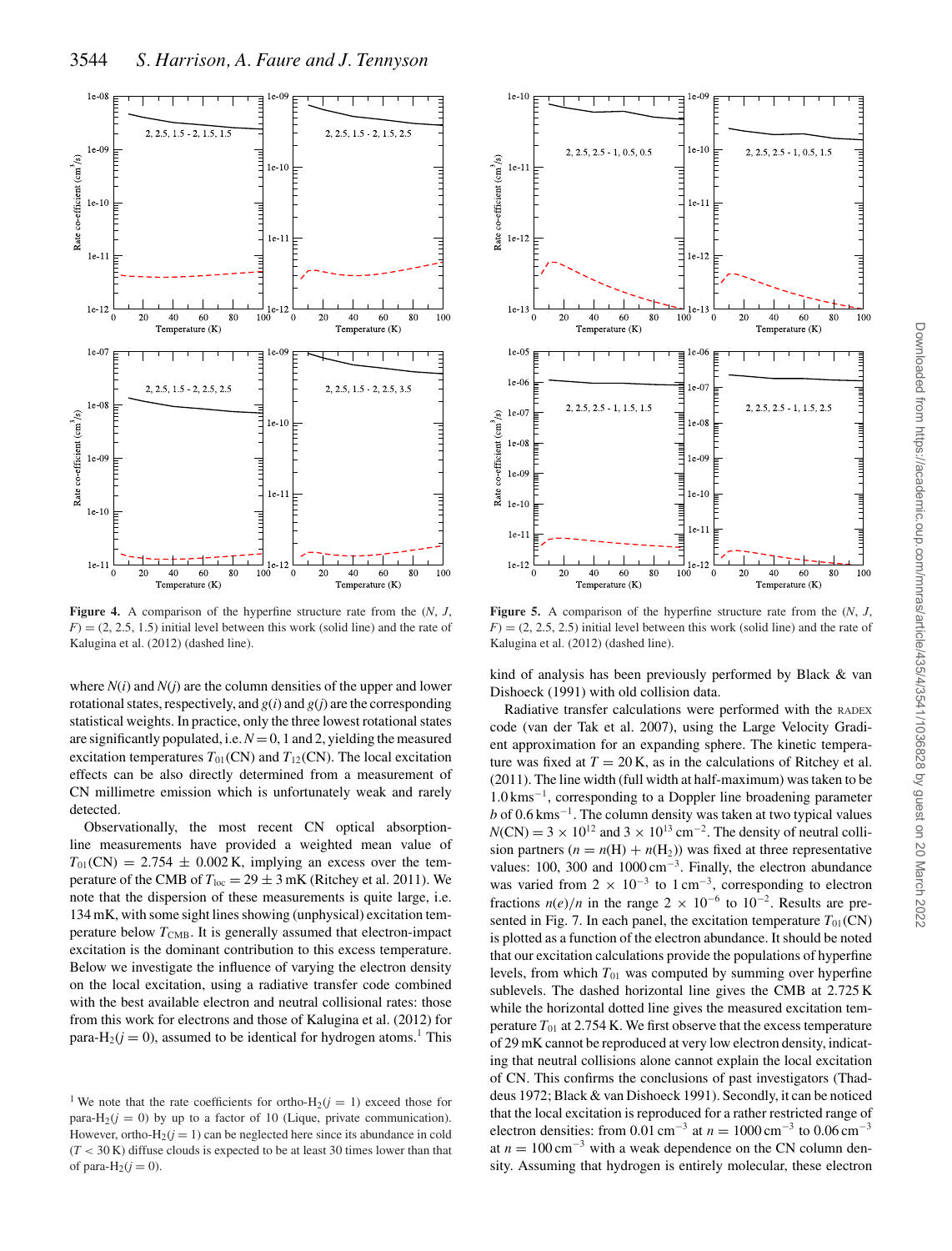

**Figure 6.** A comparison of the hyperfine structure rate from the (*N*, *J*,  $F$ ) = (2, 2.5, 3.5) initial level between this work (solid line) and the rate of Kalugina et al. (2012) (dashed line).



**Figure 7.** Excitation temperature  $T_{01}$ (CN) as a function of electron density for different densities ( $n = n<sub>H</sub> + n<sub>H2</sub>$ ) and CN column densities, at a single kinetic temperature of 20 K. Here the dashed line represents the CMB at 2.725 K while the dotted blue line gives the measured average excitation temperature at 2.754 K (Ritchey et al. 2011).

densities correspond to electron fractions ( $x_e = n(e)/n(H_2)$ ) in the range  $10^{-5}$ –6 ×  $10^{-4}$ . This is consistent with the abundance of interstellar  $C^+$  (*n*( $C^+$ )/*n*( $H_2$ ) ~ 3 × 10<sup>-4</sup>) which is the main source of electrons in the diffuse interstellar medium.

In fact, more accurate determination of the electron density can be achieved for clouds where the physical conditions are reasonably well known. For instance, the kinetic temperature and the collision density were determined for the source HD 154368 from the analysis of  $C_2$  excitation by Sonnentrucker et al. (2007). These authors found  $T = 20 \pm 5$  K and  $n = 150^{+50}_{-25}$ , with  $n(H) = 60 \text{ cm}^{-3}$  and  $n(H_0) = 90 \text{ cm}^{-3}$ . The CN column density towards the star HD  $n(H_2) = 90 \text{ cm}^{-3}$ . The CN column density towards the star HD 154368 is  $2.7 \times 10^{13}$  cm<sup>-2</sup> and the line width is 1.2 kms<sup>-1</sup> (Ritchey et al. 2011). Interestingly, this source also shows the second highest excitation temperature  $T_{01}$ (CN) = 2.911±0.004 K, which is significantly larger than the weighted mean value of 2.754 K. Using the physical conditions determined by Sonnentrucker et al. (2007), we have found that an electron density of  $0.3 \text{ cm}^{-3}$  is necessary to reproduce the measured  $T_{01}$  towards HD 154368. This corresponds to an electron fraction  $n(e)/n(H_2) \sim 3 \times 10^{-3}$ , which is too high with respect to the available carbon. Ritchey et al. (2011) obtained an even larger value of 0.69 cm−<sup>3</sup> for HD 154368 and concluded that it probably corresponds to an upper limit considering the dispersion of 134 mK. In fact, for this source, Palazzi et al. (1990) have detected a weak emission of CN: the strongest hyperfine component  $(N, J, F) = (1, 1.5, 2.5) \rightarrow (0, 0.5, 1.5)$ at 113.49 GHz with an antenna temperature  $T_R^* = 19 \pm 5.1$  mK.<br>Fig. 8 shows that this value (blue hatched zone) is reproduced for Fig. 8 shows that this value (blue hatched zone) is reproduced for an electron density of  $\sim$ 3 × 10<sup>-2</sup> cm<sup>-3</sup>, corresponding to an electron fraction  $n(e)/n(H_2) \sim 3 \times 10^{-4}$ , as expected if carbon is fully ionized. In addition, the corresponding excitation temperature is  $T_{01}$  = 2.75 K, in very good agreement with the weighted mean value of 2.754 K determined by Ritchey et al. (2011).

In summary, our calculations suggest that in the diffuse cloud regions where CN resides, the electron density lie in the range  $n(e) \sim 0.01 - 0.06$  cm<sup>-3</sup>. This range is significantly smaller than that derived by Black & van Dishoeck (1991),  $n(e) \sim 0.02 - 0.5$  cm<sup>-3</sup>, reflecting the low (mean) excess temperature  $T_{loc} = 29 \pm 3 \text{ mK}$  derived by Ritchey et al. (2011). On the other hand, for individual sources, we have shown that the dispersion of the optical measurements (∼134 mK) must be taken into account, as recommended by Ritchey et al. (2011). In fact, the weak millimetre emission of CN probably provides the best accurate measurement of  $T_{\text{loc}}$ , which in



**Figure 8.** Plot of the intensity of the line at 113.49 GHz as a function of electron density for  $T = 20$  K,  $n = 150$  cm<sup>-3</sup> and  $N(CN) = 2.7 \times 10^{13}$  cm<sup>-2</sup>. Here the blue hatched zone shows the observed antenna temperature.